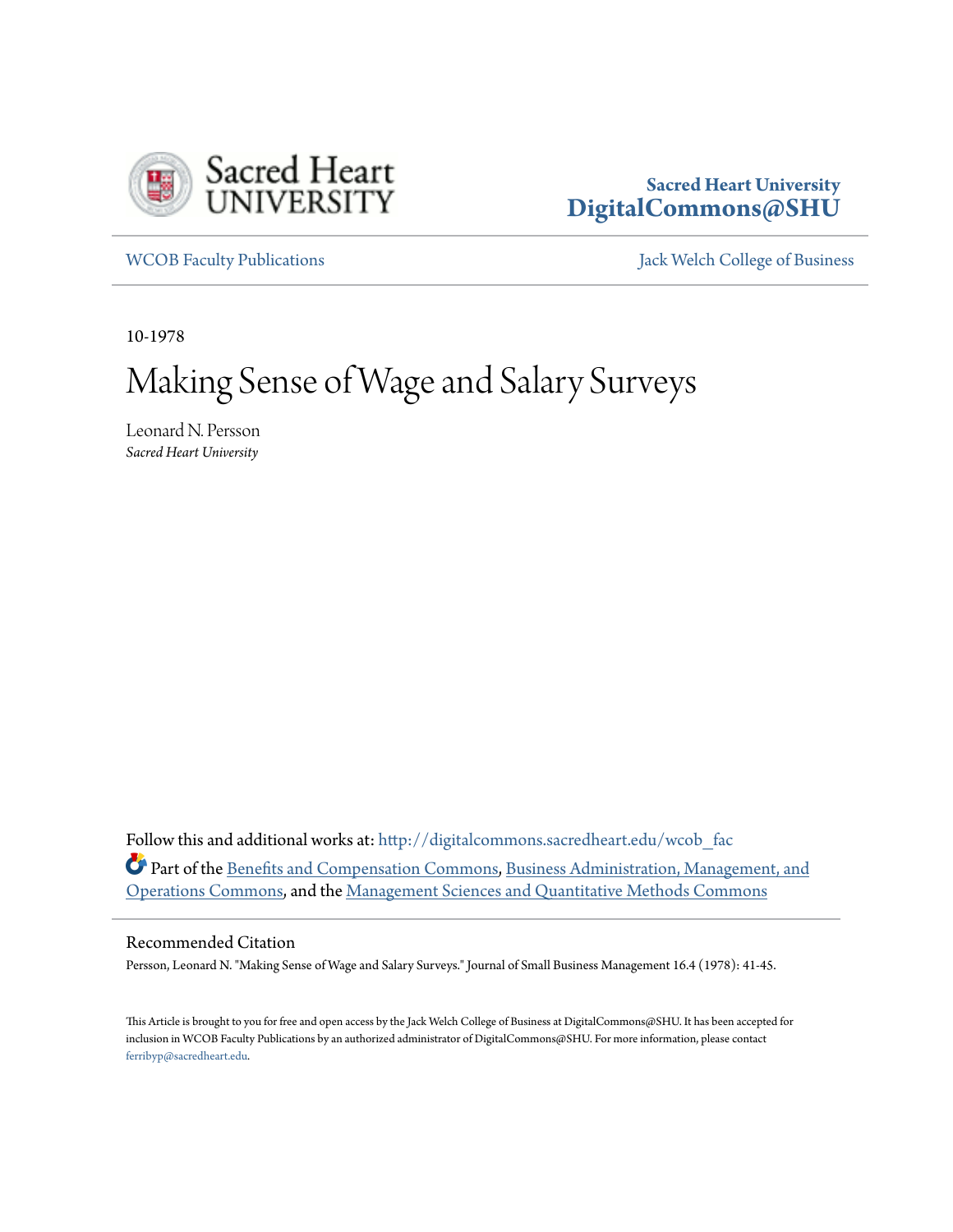## **MAKING SENSE OF WAGE AND SALARY SURVEYS**

#### *by Leonard N. Persson*

*A* primary function of a competent program of wage and salary administration is to assure equitable rates of pay—equitable in terms of the relationships between jobs performed within the firm and equitable in comparison to work being performed by persons in other organizations. Intemal equity is insured through the establishment and maintenance of a formal system of job evaluation to assess the relative value to the firm of each type of work being carried out. External equity, assuring that jobs in the firm are paid relatively similarly to like work in other organizations, requires the analysis of wage and salary survey data. The purpose of this article is to provide the reader with guidance on the effective selection and use of wage and salary surveys to assure the availability of accurate data to which the firm's rates of pay can be compared.

#### **Why Bother with Surveys**

It is very likely that few of the ten million or so businesses in the United States pay formal attention to comparative wages; this is particularly true of the small-to-medium-sized firm. But know it or not, each firm does take surveys, albeit of a highly informal nature. The firm pays attention, for example, to wage demands being made by job applicants, to the rates that resigning employees allege they will receive from their new employers, to the general scuttlebutt about wages that is passed around at fraternal or professional society meetings, and to what is read in the newspapers or heard on radio and television. From this polyglot of "data" come decisions such as, "I guess we'd better raise our workers' pay by 25 cents if we're going to keep them here."

Despite the questionable reliability and validity of this informal survey<br>process, the small-to-medium-sized small-to-medium-sized firms for the most part succeed in attracting and maintaining a sufficient number of qualified employees to keep the firm going—but at what cost? A 25 cents per hour overpayment in a labor-intensive firm could be disastrous to the firm's ability to compete and to its long-term survival. On the other hand, a 25 cents per hour underpayment could result in increased turnover, rising recruitment costs, hiring of lower-skilled employees, increased break-in and training costs, and lowering of the total motivation level within the firm.

Pay levels that are neither too high nor too low are essential to firms of all sizes, and, while informal data sources should not be ignored in wage determination, proper administration demands the study of formal wage and salary surveys to assure external equity.

#### **Sources of Surveys**

Wage and salary surveys are readily available to every business person. For example, the regional offices of the federal Bureau of Labor Statistics maintain surveys of nationwide data, as well as information on specific

Dr. Persson is associate professor of business<br>and director of the M.B.A. program at Sacred<br>Heart University in Bridgeport, Connecticut. He<br>has held several personnel-related positions in in-<br>dustry and is currently vice p *nel Management Abstracts,*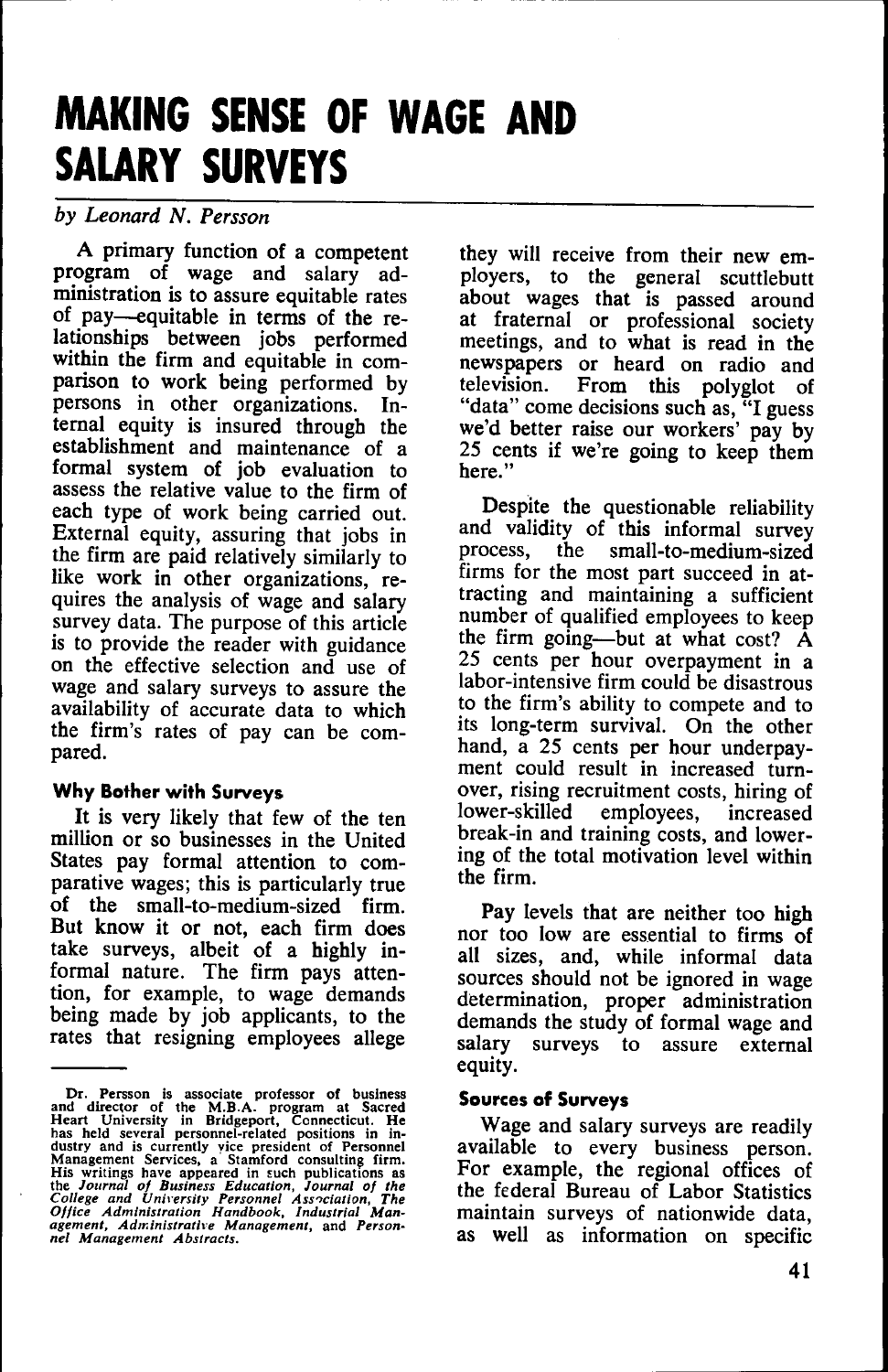geographic areas; these surveys are available for the asking. Furthermore, most firms are members of a Chamber of Commerce, trade or industry association, or manufacturers' association that develops survey data for its member firms. In addition, private companies, consultants, and professional societies engage in surveying. This is not to imply that the latter organizations will give away their surveys to anyone who asks for them. Usually, to receive the data a firm must have been a participant in the survey, providing its own wage data for compilation with that of the other contributors, and the firm will have agreed to maintain the confidentiality of the information in the survey.

Obtaining surveys, then, is a matter of calling associations, government agencies, and other organizations to find out what surveys are available, agreeing to participate in surveys, and agreeing to protect the security of the data received. However, the relative ease with which surveys may be obtained should not be construed to mean that all available survey data is useful—it is necessary to screen such information carefully before putting it to use.

#### **What Surveys to Use**

Of primary concern to the firm in determining what survey information is useful is the concept of "market." Each work group within the firm has its own market from which job applicants are drawn. For the clerical force this market is probably the geographic area within a relatively short commuting distance from the firm. Craft and semi-skilled workers may commute a slightly greater distance than clerical ones, but like the latter group they are unlikely to relocate for a new job. Engineers, sales professionals, administrators, and executives, on the other hand, are different in that their market is at least regional, probably national, and possibly even international in scope.

The "market" concept naturally limits the use of some surveys. Nationwide averages of clerical salaries mean little to the geographically centralized firm, and a local survey of rates paid to digital engineers may likewise not be representative of the actual market from which engineers are drawn. Accordingly, the firm will have to use some judgment determining which surveys to use.

To illustrate this point, analysis of the firm's clerical workforce may demonstrate that 90 percent of these employees live within twenty-minutes' commuting time from the firm. For this reason it would make sense to use surveys that include salary data from firms located within this range. Two factors must be considered, however, in determining which firms are of interest: first, twenty minutes on a<br>modern thruway is considerably modern thruway is considerably farther away in miles than is twenty minutes on a congested secondary road; second, employees who commute twenty minutes to work could as easily travel from their homes in a direction away from the firm as toward it, so it is necessary to seek surveys that include firms considerably beyond the average commuting distance if the firm is to be certain of obtaining data from the appropriate market.

Other questions to consider when selecting wage and salary surveys include: Do the firm's employees sometimes quit to go to work) for companies that participate in the survey, and does the firm occasionally hire employees from participating employers? Does the survey include a representative sample of competitive firms? Are the participants in the survey of roughly similar size to the firm so that comparison will not be solely to a few corporate giants? Does the average company have sufficient weight in the survey or is the information heavily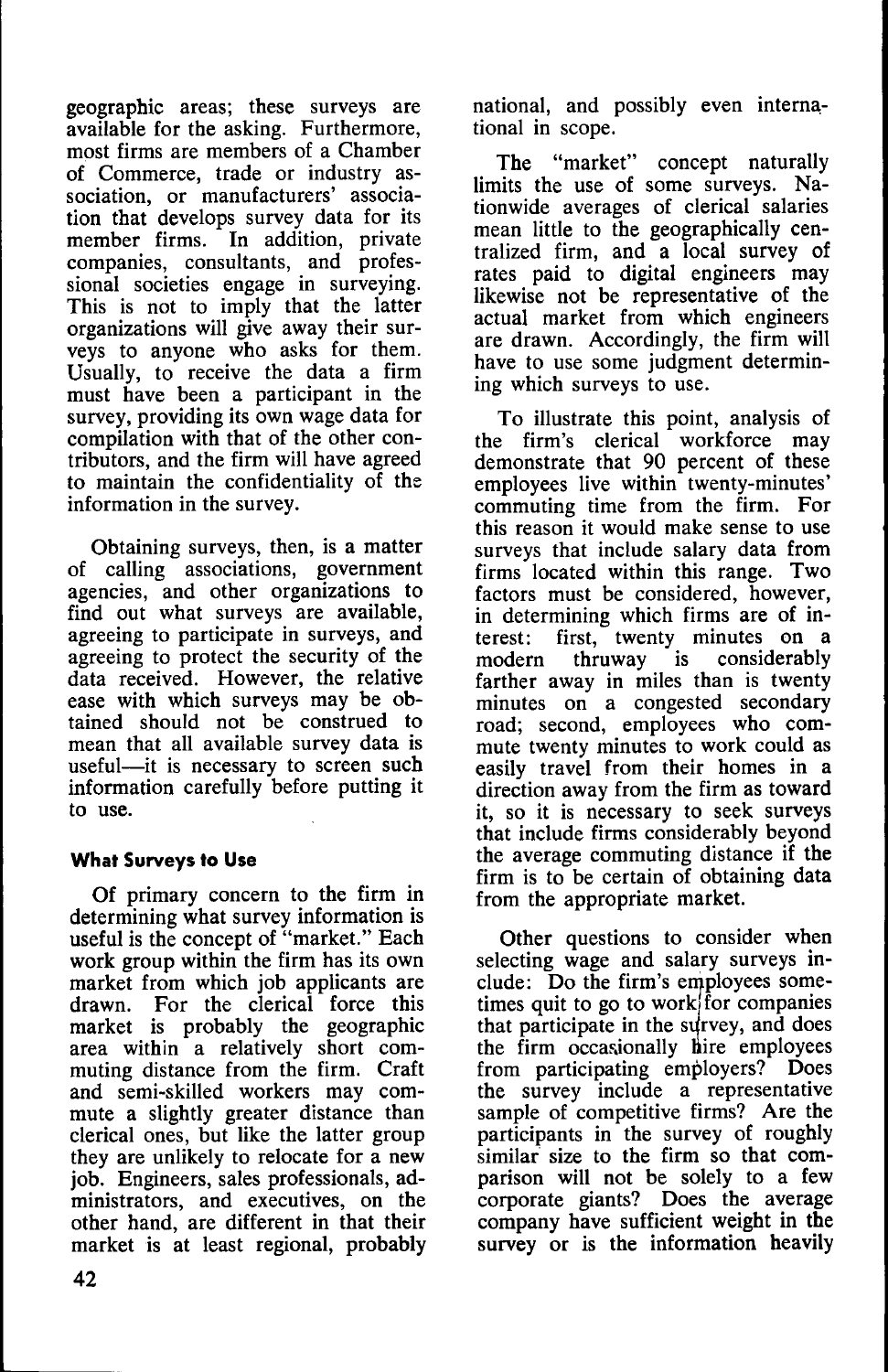affected by a few high- or low-paying firms? Does the survey deal with a sufficient number of jobs that are similar to those in the firm? Do the participants have good, formal wage and salary programs, or are their rates the result of guesswork?

Surveys of competitive companies within an appropriate geographic market that have sound pay practices and are not unduly biased by a few large wage-leaders are prime sources for comparable wage data.

#### **Analyzing Survey Data**

Analysis of survey data first requires the selection of jobs in the survey that are similar to those in the firm. Therefore, it is necessary to study the brief job descriptions provided with the survey, compare these to the firm's job descriptions, and reject those that are not well-related. For example, if the machinists in the survey are really machine operators while those in the firm both set up and operate, the jobs are not comparable. Some organizations that conduct wage and salary surveys will require that a wage analyst visit each participating company to assure that the data reported is for truly similar work, but the time and expense of this process precludes its use in most surveys. Nevertheless, brief, accurate job descriptions should be included in both the original survey questionnaire and the final survey results because comparison based on job titles alone is likely to be highly unreliable.

Once comparable jobs have been selected it is essential to be certain that the rates of pay reported in the survey are clearly defined. Base rates, as an illustration, should not include shift differentials, overtime rates, or other premium payments; also, comparison of incentive rates to daywork rates should be avoided. The intention here is to eliminate as fully as possible the extraneous variables that will reduce the accuracy of the comparison.

From among the comparable jobs in the survey select a set of key or "benchmark" jobs for detailed analysis. These jobs should meet a number of criteria. In addition to being similar to jobs in the firm, the key jobs should be relatively stable in terms of job content and should be performed relatively similarly in surveyed firms—jobs such as clerk-typist, bookkeeper, plant guard, custodian, and truck driver tend to meet these criteria. Again, such careful job selection reduces extraneous variables that may cause wide fluctuations in rates of pay from one organization to the next.

Lastly, select surveyed jobs that are representative of the full range of work being performed in the firm. As an example, if the purpose of analyzing the survey is to review rates paid to non-exempt employees, jobs should be selected that cover a broad range of pay grades—as from clerk at the lowest level to executive secretary at the highest, with a representative sampling of those in between. They should also be selected from a number of different non-exempt job families, such as clerical, accounting, drafting, and data processing. Selection based on these criteria will assure the availability of data for comparison to most, if not all, nonexempt pay grades, and further assumes that the data will not be overly biased by labor shortages in one particular job family.

#### **Making Sense of the Numbers**

Once the surveys have been selected and the benchmark jobs picked out, it becomes necessary to choose the statistical measure upon which the comparisons will be based. Surveys typically report the following measures:

*Mean:* The weighted average. The mean is the most sensitive measure of the central tendency of data because any variation in the data, especially any unusually high or low numbers,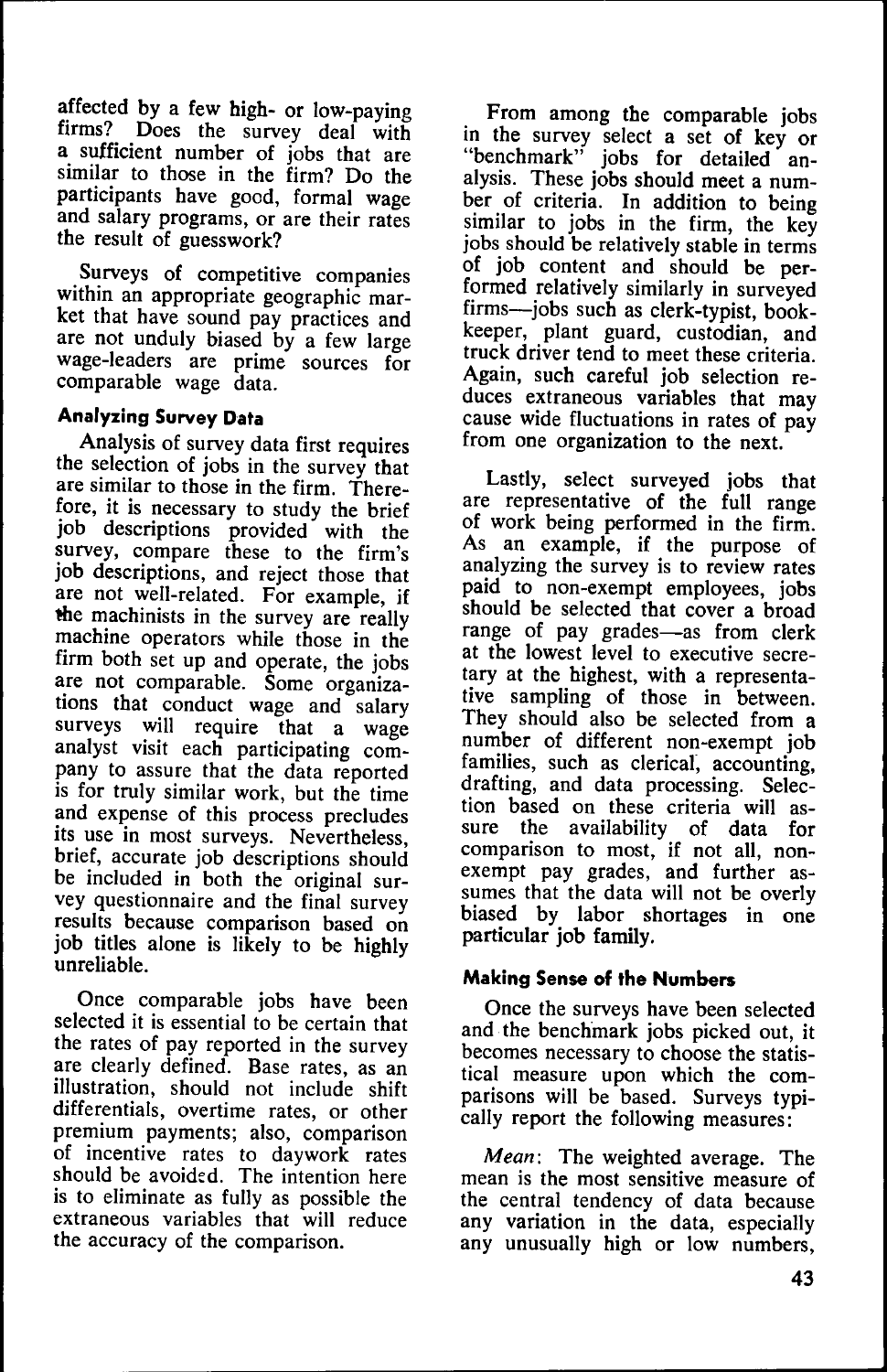tends to be reflected in the resulting mean.

*Median:* That number which, when the data are arrayed from high to low, splits the data in half; in other words, that number that is larger than half the data and smaller than half the data. The median is a good measure of central tendency that is not greatly influenced by a few high or low numbers.

*Mode:* The number that appears most frequently. This measure is usually not of much use in wage survey analysis.

*Middle 50 percent:* Also termed the inter-quartile range, this measure is the range of data resulting from discarding the highest 25 percent and lowest 25 percent of the reported data.

For several reasons the ideal measure for survey comparison is the mean of the middle 50 percent of reported rates. The exclusion of the high and low quartiles eleminates from the data the trainees and persons who are grossly overpaid and with whom comparison is not desired anyway; this reduces the main drawback of the mean, its sensitivity to extremes, and yields the most accurate possible measure of central tendency for survey analysis.

By way of illustration, consider the following hypothetical array of reported survey data: \$140, 140, 140, 150, 150, 150, 160, 160, 160, 160, 170, 180, 180, 180, 190, 220. The mean reported rate in this array is \$164.38, which is somewhat higher than either the median of \$160 or the mode, also \$160. This discrepancy between the mean and the median results from the inclusion of a few very high rates, especially the one at \$220. By excluding the highest and lowest 25 percent of the data, we reduce the range of the array, which is now \$140 to \$220, down to \$150 to \$180; the mean of this middle 50 percent range then becomes \$161.25, which is considerably closer to the median, because of the elimination of the extreme rates.

If the mean of the middle 50 percent is not provided, then the mean of the total range of data should be used. The exception to this would<br>be when the reported mean and when the reported mean and median for the same job are quite different, indicating that a number of extreme rates are skewing the mean; in such case it is reasonable to use the median.

An additional point—it should be recognized that survey data are often published months after being collected. In some Bureau of Labor Statistics surveys, for instance, the survey may not be made available until as long as nine months after the data were collected, and rates of pay in the market will of course have changed in that time. One way to deal with this lag for the short period is to update the survey data in proportion to the change in the cost of living, as measured by the Consumer Price Index. In this way survey data several months old may be made usable, as increases in rates of pay tend to be fairly closely correlated to increases in the CPI.

A final consideration is the possible impact of the firm's participation in the survey on the reported statistical measure. The firm obviously desires not to compare itself to itself, but rather to other firms; therefore, if the firm participated in the survey, its rates should be deleted from the reported survey data before a comparison is made. This can be done in several ways; a simplified approach is demonstrated in the following example.

Assume the survey reports a mean weekly salary for 121 clerk-typists of \$144; also assume that included in those 121 clerk-typists are 13 from your firm, for whom a mean rate of \$136 was reported at the time the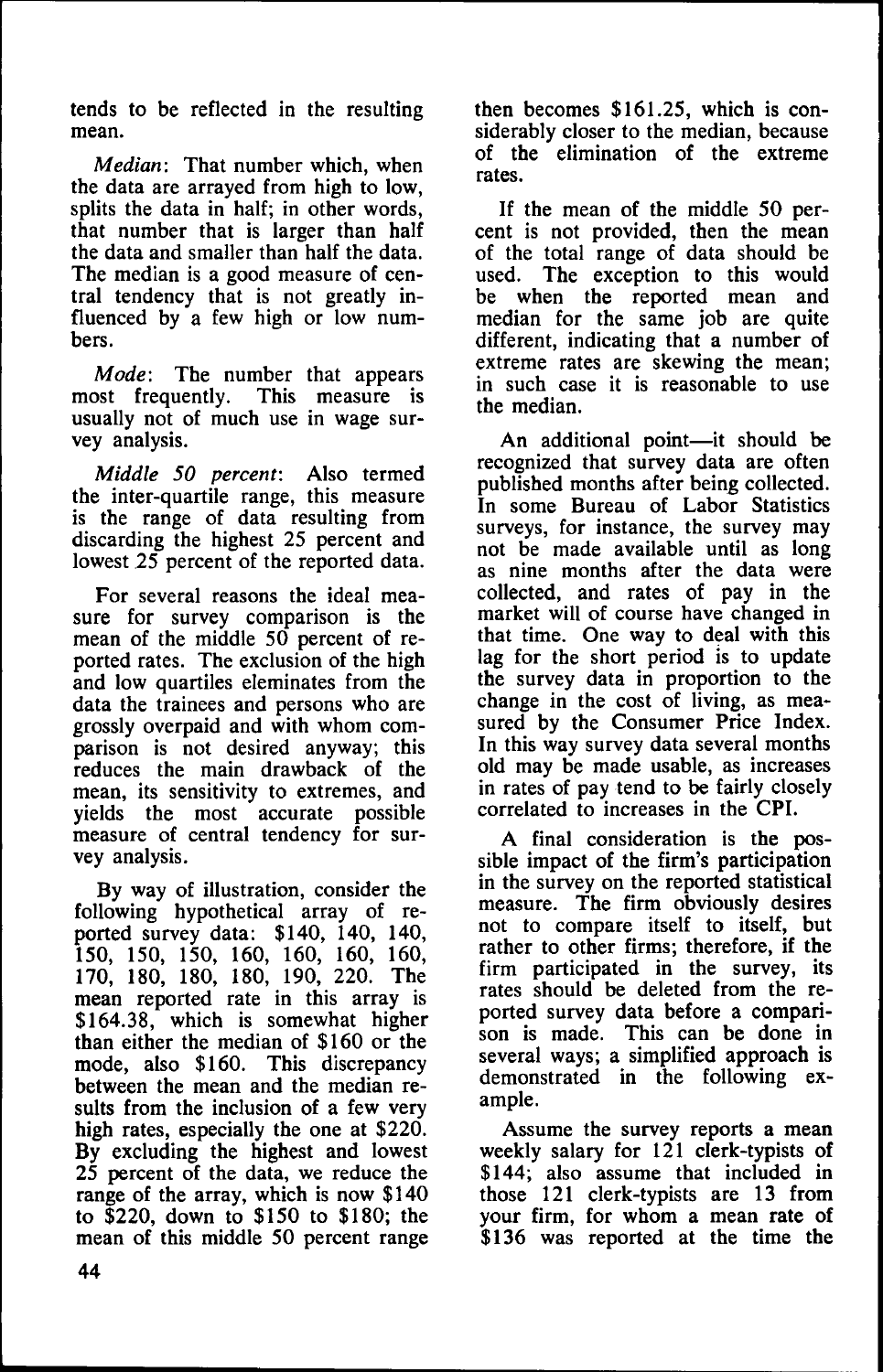survey was taken. The mean salary for the companies excluding your firm may be calculated as follows:

The total number of employees times their mean, divided by the number of employees reported by the other companies, or (using the data given)  $121$  (\$144 — 13 (\$136) \$145

108

In the example given, the mean of the rates reported by companies not including your firm would thus be \$145. Where the number of employees reported by a particular firm is a small proportion of the total, the impact of the firm's rates will be minimal. Nevertheless, this potential impact should be considered and dealt with if necessary.

#### **Summarizing the Survey Data**

It is beyond the intended scope of this paper to treat the detailed analysis of the information generated by the process described above. Generally speaking, a good place to begin a detailed statistical analysis would be a

simple summary, such as shown in Table 1, which reflects the figures resulting from abstracting data from several surveys. Analysis beyond this point might include the preparation of scatter charts, calculation of the community wage curve through use of a least-squares conversion, and other approaches.

Instead, this paper has concentrated on the need for and method of careful selection of survey data, with the intent of assuring the greatest possible degree of comparability and accuracy in the data, prior to statistical analysis. The method of selection is important because even the most careful analysis of bad data produces only more bad data. Despite the foregoing comment, however, it should be recognized that a certain degree of judgment is necessary when dealing with wage and salary surveys. Particular company conditions, industry situations, geographical considerations, and general economic factors do vary, and allowances must be made for these if the firm is to do a truly effective job of assuring wage equity.

#### **Table 1**

|                | Firm's<br>Job               |                                  | Survey Data<br>Mean of Middle 50% |             |             | Firm's                                       |
|----------------|-----------------------------|----------------------------------|-----------------------------------|-------------|-------------|----------------------------------------------|
| Labor<br>Grade | <b>Evaluation</b><br>Points | <b>Benchmark Job Title</b>       | Survey                            | Survey<br>2 | Survey<br>з | <b>Actual Mean</b><br><b>Wookly Salaries</b> |
|                | 120                         | Clerk                            | \$131                             | \$127       | \$126       | \$117                                        |
| $\overline{2}$ | 147                         | Clerk-Typist                     | 151                               | 141         | 145         | 136                                          |
| 3              | 162                         | Keypunch Operator                | 170                               | 151         | 150         | 142                                          |
|                | 168                         | Junior Accounting Clerk          | 167                               | 156         |             | 146                                          |
|                | 170                         | Switchboard Operator             | -----                             | .           | 161         | 147                                          |
| 4              | 193                         | Junior Draftsperson              | 173                               | 169         | 171         | 160                                          |
|                | 205                         | Stenographer                     | 178                               | 171         | 175         | 158                                          |
| 5              | 236                         | <b>Computer Console Operator</b> | 208                               | 176         |             | 188                                          |
|                | 236                         | Secretary                        |                                   | .           | 186         | 173                                          |
|                | 247                         | <b>Senior Clerk</b>              | 176                               | 177         | ------      | 169                                          |
| 6              | 278                         | Senior Accounting Clerk          | 209                               | 221         |             | 201                                          |
| 7              | 299                         | Senior Draftsperson              | 210                               | 211         | 227         | 207                                          |
|                | 310                         | <b>Executive Secretary</b>       | 220                               | 206         | 234         | 213                                          |

**SUAAMARY OF DATA OBTAINED FROM WAGE AND SALARY SURVEYS**